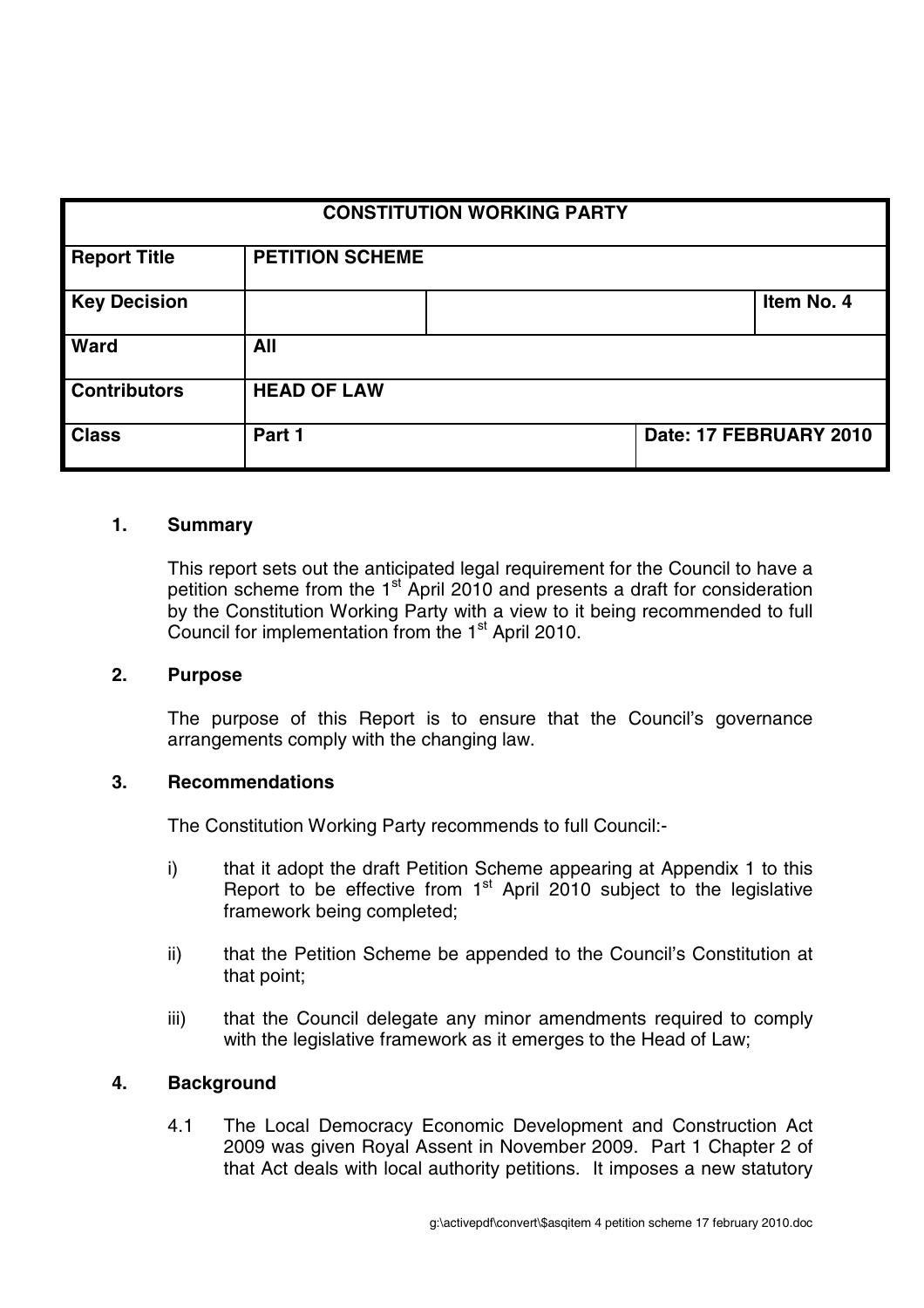duty on local authorities to have a scheme for handling petitions which must be approved by full Council and published on the Council's website. A draft statutory instrument and draft statutory guidance have been issued and it is the clear intention that the new duty should be effective from the 1<sup>st</sup> April 2010.

- 4.2 Under the petition scheme anyone who lives, works or studies in the borough can sign or organise a petition and trigger a response from the Council. Among the possible steps which the Council may choose to take in response to a petition must be included in the following:-
	- Taking the action requested
	- Considering the petition at Council
	- Holding an enquiry
	- Holding a public meeting
	- Commissioning research
	- A written response setting out the Council's view on the issue
	- Referring the matter to a Overview and Scrutiny

Petition organisers who are dissatisfied with the Council's response can ask for a review.

- 4.3 Where petitions have a significant degree of support they will trigger a Council debate. It will be for the Council to determine the number of signatures required to trigger a Council debate but the draft guidance states that the number should not exceed 5% of the borough's population according to the Office for National Statistics - in Lewisham approximately 3,000.
- 4.4 Local authorities will also have to provide in their petition scheme that petitions with the requisite support (again set by Council) will trigger a requirement that senior officers give evidence to Overview and Scrutiny. This will normally be in public unless confidential information would be disclosed, in which case the meeting will take place in private.

#### **5. Application of a Petition Scheme**

The petition scheme will apply to a petition made to the Council which:

- Asks for action to be taken or ceased
- Is signed by the requisite number
- Is not under another enactment
- If electronic, uses the Council's facility.

#### **6. The Subject Matter of Petitions**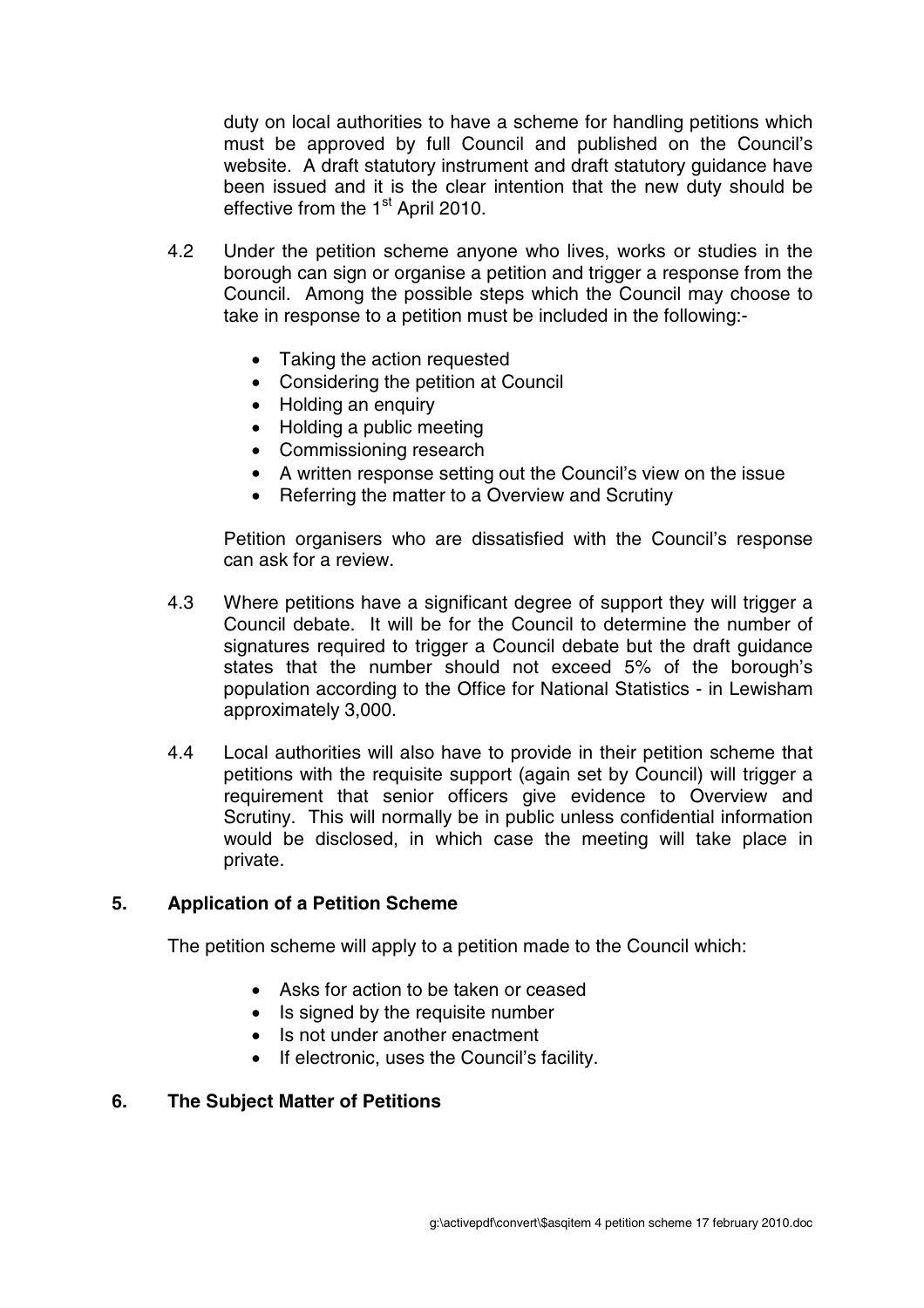- 6.1 A petition must relate to a relevant matter i.e. a Council function or an improvement in the economic, social or environmental wellbeing of the area to which a partner authority can contribute.
- 6.2 The draft statutory instrument makes it clear that planning and licensing decisions are to be excluded, as are matters where there is another appeal (e.g. Council tax banding). However these matters will not be excluded if the petition relates to a systematic failure in service provision.
- 6.3 In deciding whether to allow the petition scheme to be used, the Council can take into account data protection issues and such matters as equalities law, libel and whether the petition is vexatious, abusive or inappropriate. If the Council refuses to allow the petition facility to be used it must give reasons.
- 6.4 The draft guidance says that in deciding whether a petition is vexatious or abusive, Councils should base their decision on the same test that would be used for Freedom of Information (FOI) requests - namely "Is the request likely to cause distress, disruption or irritation without any proper or justified cause?". The test must be applied to the topic and not the petition organiser. The guidance also states that a petition may be inappropriate where legal proceedings are possible or the petition relates to an individual member of the community.

### **7. E-Petitions**

7.1 It will be a new statutory duty for the Council to provide an e-petition facility. This duty will not be satisfied simply by a declaration that the Council will accept petitions by email. The Council must create a facility for such e-petitions and incorporate it into its on-line information.

### **8. Signatures**

A signature will count only if the name and address are given and if the petition is electronic with such means of authentification as the Council requires. The model scheme suggests that this might be name, postcode and individual email address.

### **9. Acknowledgements**

Petitions must be acknowledged within a specified time with an indication of what the Council has done or intends to do in respect of it. Notification must be sent to the organiser and must be posted on the Council's website.

### **10. Review**

10.1 An organiser who is dissatisfied with the Council's response to a petition has the right of review. They may request the Overview and Scrutiny Committee to review the adequacy of the steps taken and or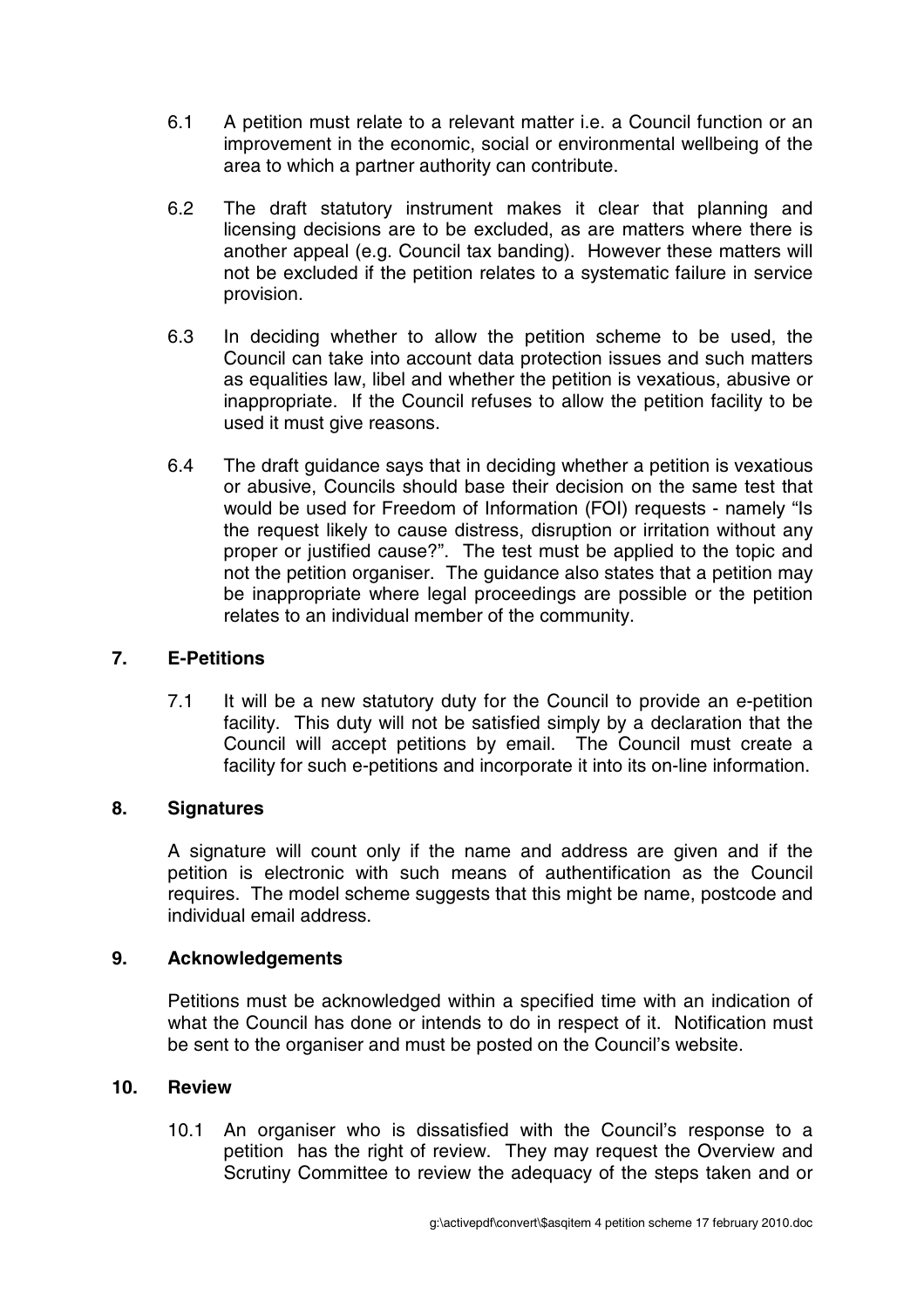proposed. The outcome of the review must be published on the Council's website.

- 10.2 If the Overview and Scrutiny Committee is of the view that the Council's response inadequate, having regard to the possible responses and matters of proportionality, they may use their existing powers to conduct their own review of the issue under the Local Government Act 2000.
- 10.3 If the Overview and Scrutiny Committee is of the opinion that the Council has seriously neglected its responsibility to listen to the local community in its response to the petition, it may refer the matter to full Council to review. The outcome of that review will be communicated to the petition organiser and appear on the Council's website.

### **11. Calling Officers to Account**

- 11.1 A petition may be submitted requiring an officer to be called to give account. The Council sets the threshold for the number of signatures required for such a petition. The grounds in the petition must relate to the officer's duties and not be personal.
- 11.2 Officers who can be called to account in this way are those set out in the scheme and must include :
	- a) Head of Paid Service (Chief Executive)
	- b) Statutory Chief Officers defined as:-
		- Director of Children Services (Executive Director, Children and Young People)
		- Director of Adult Services (Executive Director, Community Services)
		- Section 151 Officer (Executive Director, Resources)
	- c) Non statutory Chief Officers i.e.
		- Anyone reporting directly to the Head of Paid Service or to the Council or a Committee of it.
	- d) Deputy Chief Officers i.e.
		- Those reporting directly (or indirectly) for most or all of their duties to a statutory or non statutory chief officer.
- 11.3 If such a petition is received, the scheme must provide for :-
	- Attendance by the officer at Overview and Scrutiny Committee to ask questions and
	- The petitioner to receive any report/recommendations made by Overview and Scrutiny.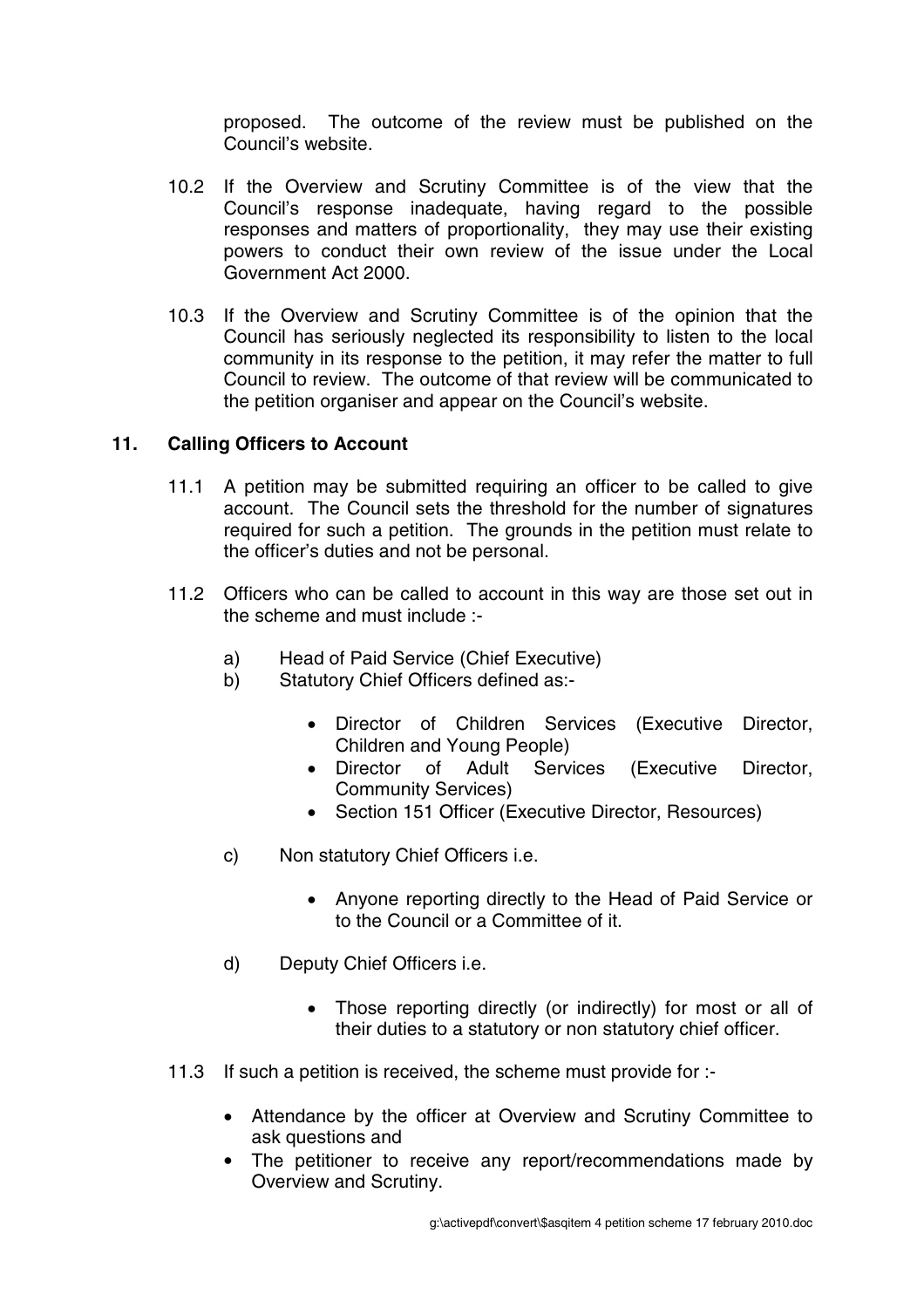- 11.4 The Overview and Scrutiny Committee may call another officer if they think it more appropriate but officer advice is that this ought not to be at more junior levels and any alternative officer should be drawn from the list of those who could be called in any event to give account before Overview and Scrutiny.
- 11.5 The Overview and Scrutiny meeting will be in public and the organiser of the petition is to be invited unless confidential information would be revealed. Notification of the meeting and any report or recommendations arising from it are to be communicated to the organiser and placed on the Council's website.

# **12. Petitions requiring debate**

12.1 The Act requires that the scheme allow for petitions requiring a debate at Council provided it has sufficient signatures (set by the Council subject to 5% of the population according to ONS). The possible responses must include or comprise referral to a meeting of the full Council. This does not apply to a petition to hold an officer to account. As before, the petition organiser must be told of the arrangements and notice of the debate must be placed on the Council's website. The draft guidance states that the Council debate could lead to a decision to take the action sought by the full Council. However this will only be possible where the action sought falls within the powers of the full Council to make the decision. The guidance goes on to state that the organiser might be given the opportunity to address Council and maybe answer questions.

### **13. Reserved Powers**

The Secretary of State has wide reserve powers to make orders about a range of matters e.g. the number specified as a threshold for petitions, the identity of officers to be called to account and as to the contents of the scheme.

### **14. A Model Scheme**

The Department for Communities and Local Government has issued a draft Model Scheme based on an authority with a population of 150,000. The thresholds in that scheme for petitions requiring a debate by full Council (1500) and those for petitions which call for evidence from a senior officer (750) have in the proposed scheme appearing at Appendix 1 been upgraded to reflect Lewisham's larger and densely populated area.

#### **15. Financial Implications**

The Executive Director for Resources will closely monitor the impact of the new petitions duty. The cost of introducing electronic petitions can be met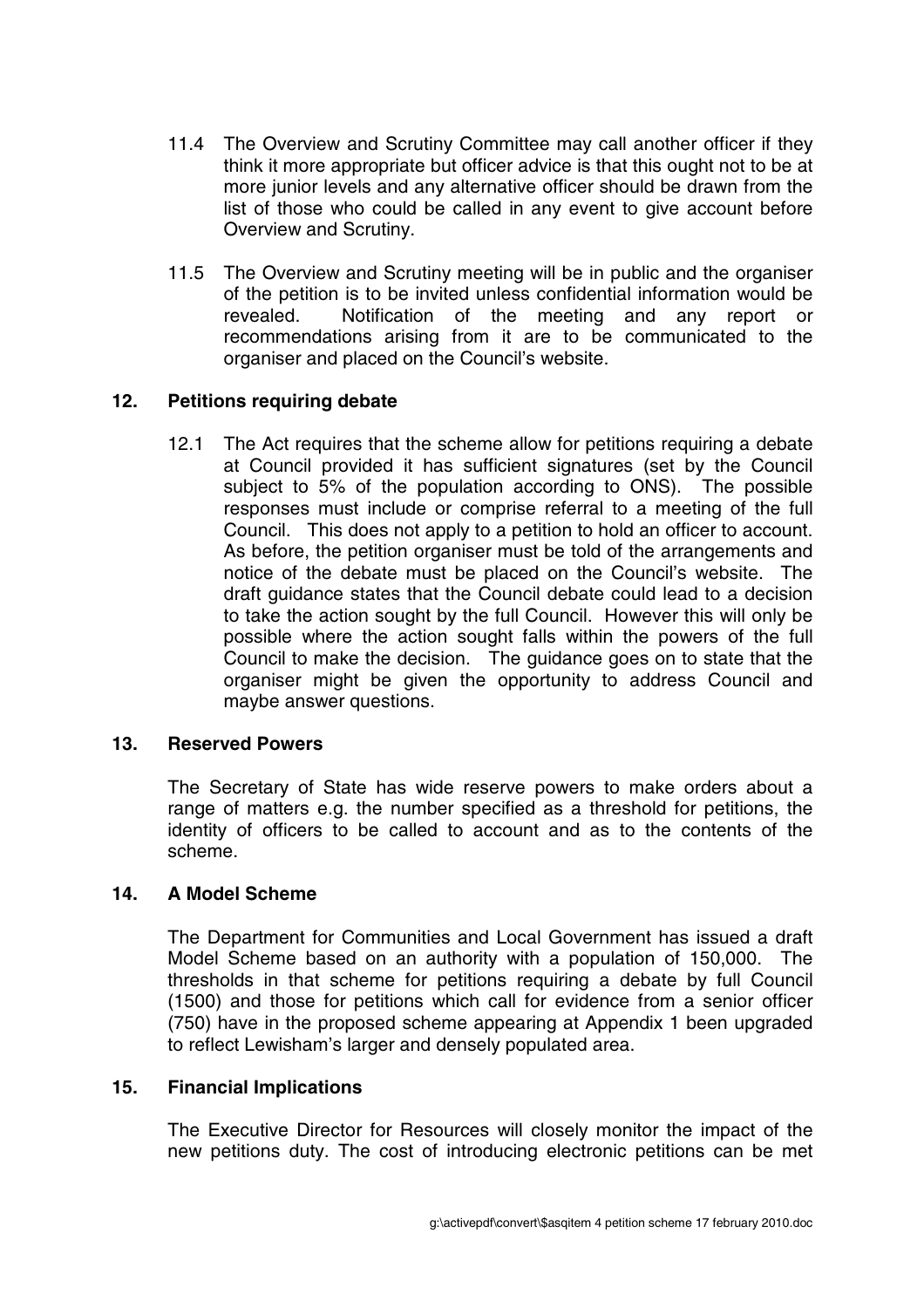from existing budgets. Any staffing implications will be considered as part of the overall budgetary process.

### **16. Legal Implications**

These are broadly set out in the body of the Report. The legal requirement to have a petition scheme is already embodied in statutory provisions. It will be given force by statutory instrument which is currently in draft form. If and when the statutory instrument is in force, the duty will arise in accordance with the date set out therein. Currently the proposal is that Councils should have their petition schemes in place by  $1<sup>st</sup>$  April 2010 though this may change if the draft statutory instrument is amended in any way. Currently Communities and Local Government are consulting on the draft statutory guidance on the duty to respond to petitions. This report is based upon the draft statutory quidance as the timetable for implementing the scheme is short if the  $1<sup>st</sup>$  April this year is to be the operative date. In finalising the petition scheme the Council will be under a statutory duty to have regard to the statutory guidance issued in relation to this duty and any amendments which would impact on the proposals set out in this report will be reported to full Council in due course. It is because the statutory framework has not yet fully been put in place that this report suggests that the Council delegate to the Head of Law any minor amendments to the scheme which might arise as a result of a change to the final statutory instrument and/or guidance.

# **17. Crime and Disorder Implications**

There are no specific implications.

# **18. Human Rights Implications**

There are no specific implications.

### **19. Environmental Implications**

There are no specific implications.

# **20. Equalities Implications**

It would appear that the proposals for petition schemes seek to give access to local government to the broadest possible range of groups.

### **21. Conclusion**

For the reasons set out in this report it is suggested that the Constitution Working Party recommend to full Council that it adopt the petition scheme appearing at Appendix 1 to be effective from the  $1<sup>st</sup>$  April 2010 subject to the statutory framework being completed and that authority be delegated to the Head of Law to make any minor amendments to reflect any changes to the draft statutory instrument and guidance.